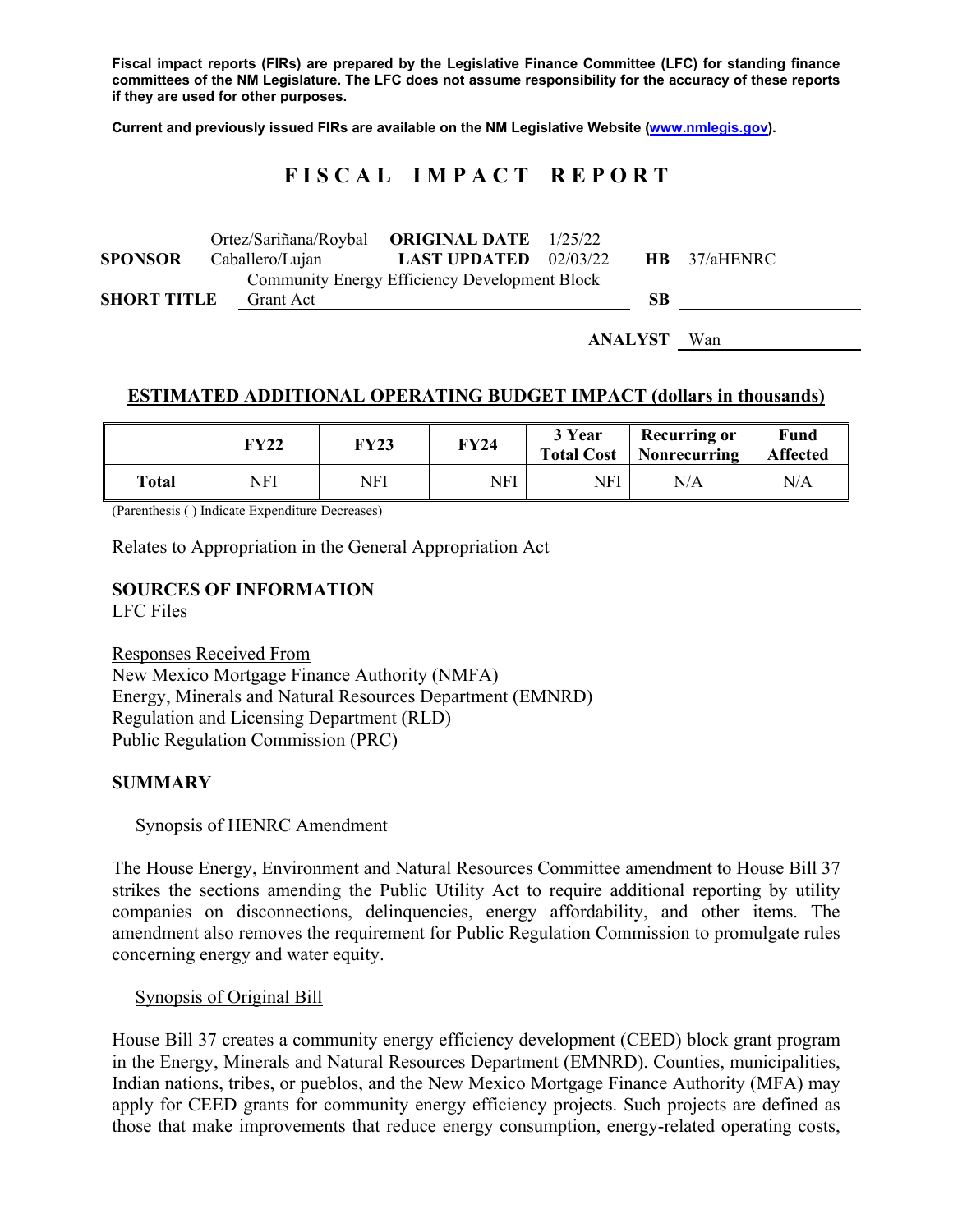#### **House Bill 37/aHENRC – Page 2**

or the carbon intensity of energy consumption to residential buildings in underserved communities.

The grant program would be administered by EMNRD's Energy Conservation and Management Division (ECMD), which will be responsible for: evaluating and prioritizing applications; determining whether a person or household qualifies as low-income; assess the affordability of residential housing value, rent, or estimated mortgage; and make grants and enter into contracts with grantees to implement selected projects. HB37 lays out criteria ECMD must consider when selecting community energy efficiency projects for grants.

HB37 creates the community energy efficiency development block grant fund to carry out the purposes of the legislation, including administrative costs of ECMD, subject to appropriation by the Legislature.

HB37 amends the Public Utility Act (PUA) to require utility companies to report customer disconnections, delinquencies, and households without service. Utility companies will also be required to submit reports on energy affordability, customer eligibility for low-income heating assistance programs, and access to electric, water, and wastewater services. The amendments to the PUA would apply to all public utilities under the jurisdiction of the Public Regulation Commission (PRC), including electric, gas, water, and wastewater investor-owned utilities, as well as member-owned rural electric cooperatives.

The bill also adds language to the PUA directing PRC to promulgate responsive rules concerning energy and water equity, to include:

- 1) Rules requiring each electric public utility to
	- a. provide a cost/benefit and feasibility analysis of providing "all prudent energy efficiency improvements" to 50 percent of low-income households by 2030, and to 100 percent of low-income households by 2050;
	- b. determine the affordability of utility rates and identify low-income discount rates that, along with energy efficiency improvements, the utility would recommend to make electric service affordable; and
	- c. identify changes to utility policies, PRC rules, orders, or statute to ensure universal access to essential household services, energy affordability, reduced energy burden, and continuous energy access for low-income New Mexicans;
- 2) Rules requiring each public water and wastewater utility to provide a cost-benefit and feasibility analysis of providing adequate water service to 50 percent of low-income households by 2030 and to 100 percent of low-income households that desire such service by 2050;
- 3) Rules making reasonable and consistent progress toward access to essential household services, energy affordability, and reducing energy burden with a goal of achieving 50 percent energy affordability for low-income customers by 2030 and 100 percent energy affordability by 2050;
- 4) Rules making reasonable and consistent progress toward improving access to water and wastewater service, with a goal of providing adequate water service to 50 percent of all households by 2030 and 100 percent of all households that desire that service by 2050.

As used in the bill, "essential household services" are internet, electric, natural gas, water, wastewater, and other services connected to a domicile; "energy affordability" is when the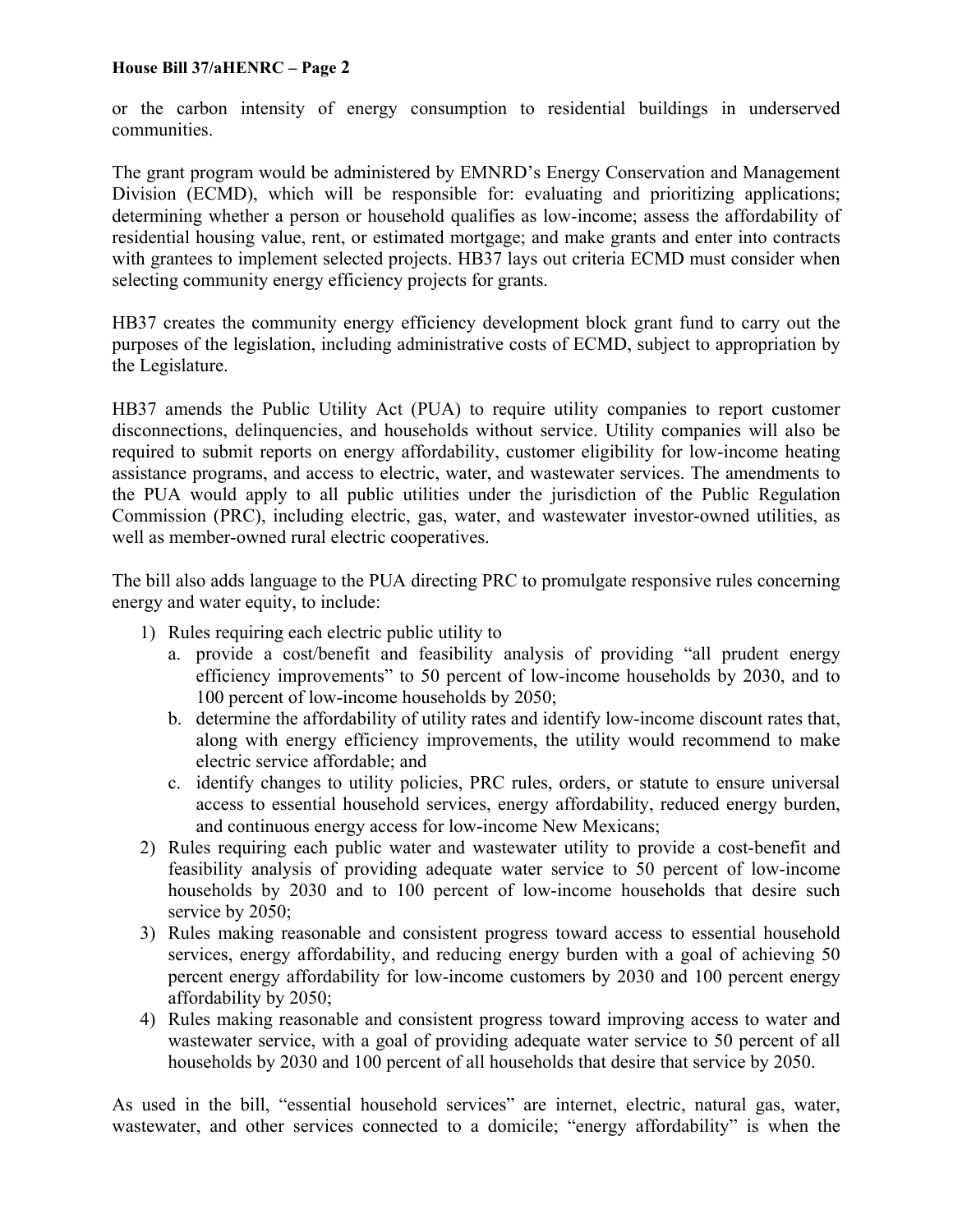#### **House Bill 37/aHENRC – Page 3**

combination of electricity and gas utility customer bills do not exceed 5 percent of the customer's annual household income; and "adequate water service" means 24-hour access to piped or well water that meets state and federal safety standards and that enables complete plumbing.

There is no effective date of this bill. It is assumed that the effective date is 90 days following adjournment of the Legislature.

### **FISCAL IMPLICATIONS**

The House Appropriations and Finance Committee substitute for House Bill 2 includes an appropriation of \$15 million to EMNRD to implement a community energy efficiency program in underserved communities, which aligns with the purpose of the grant program created by HB37. EMNRD expects several FTE will be required to undertake rulemaking, grant program administration, performance monitoring and reporting, project oversight, and legal resources for the assessment of penalties. EMNRD plans to use the special appropriation to hire term employees for a designated duration to administer the grant program. Any future operating budget impact for administration of the program beyond FY24 could be absorbed by the community energy efficiency development block grant fund, per language in HB37.

#### **SIGNIFICANT ISSUES**

The CEED grant program created by HB37 will address the energy burden, defined as the percentage of gross household income spent on energy costs, of low-income New Mexicans. According to the U.S. Department of Energy, the national average energy burden for low-income households is 8.6 percent, three times higher than the average energy burden for non-low-income households. In New Mexico, households below the federal poverty line spend between 14 to 37 percent of their income on energy costs, according to EMNRD, with the highest energy burden falling on the state's rural communities.

MFA manages the state's current weatherization assistance program, NM Energy \$mart. MFA reports that since 2010, the program has resulted in 10.4 thousand fully weatherized homes, average energy savings of 27 percent per home, annual average savings of \$210-\$250 on utility expenses per home, 58 thousand gallons of water saved every day due to the installation of lowflow devices in weatherized homes, and 21.7 metric tons of carbon saved annually in each weatherized home for a total carbon savings of 218.1 thousand metric tons. MFA also states the waitlist for this program is very long and the need exceeds the available funding.

HB37 adds requirements for new PRC rules and orders concerning the long-term objective of achieving energy and water equity by 2050 across all electric, gas, water, and wastewater utilities, be they investor-owned or cooperatives. According to the PRC, this represents a departure from the traditional ratemaking approach based on cost causation, whereby rates are based to a significant extent on what it costs to provide service to a uniform customer class rather than on affordability. Under HB37, rates would be based on what certain customers can afford or on broad access to fundamental utility services such as water or wastewater, as opposed to current practice which provides for rates to recover the costs reasonably incurred to serve customers in a given rate class with uniform consumption characteristics.